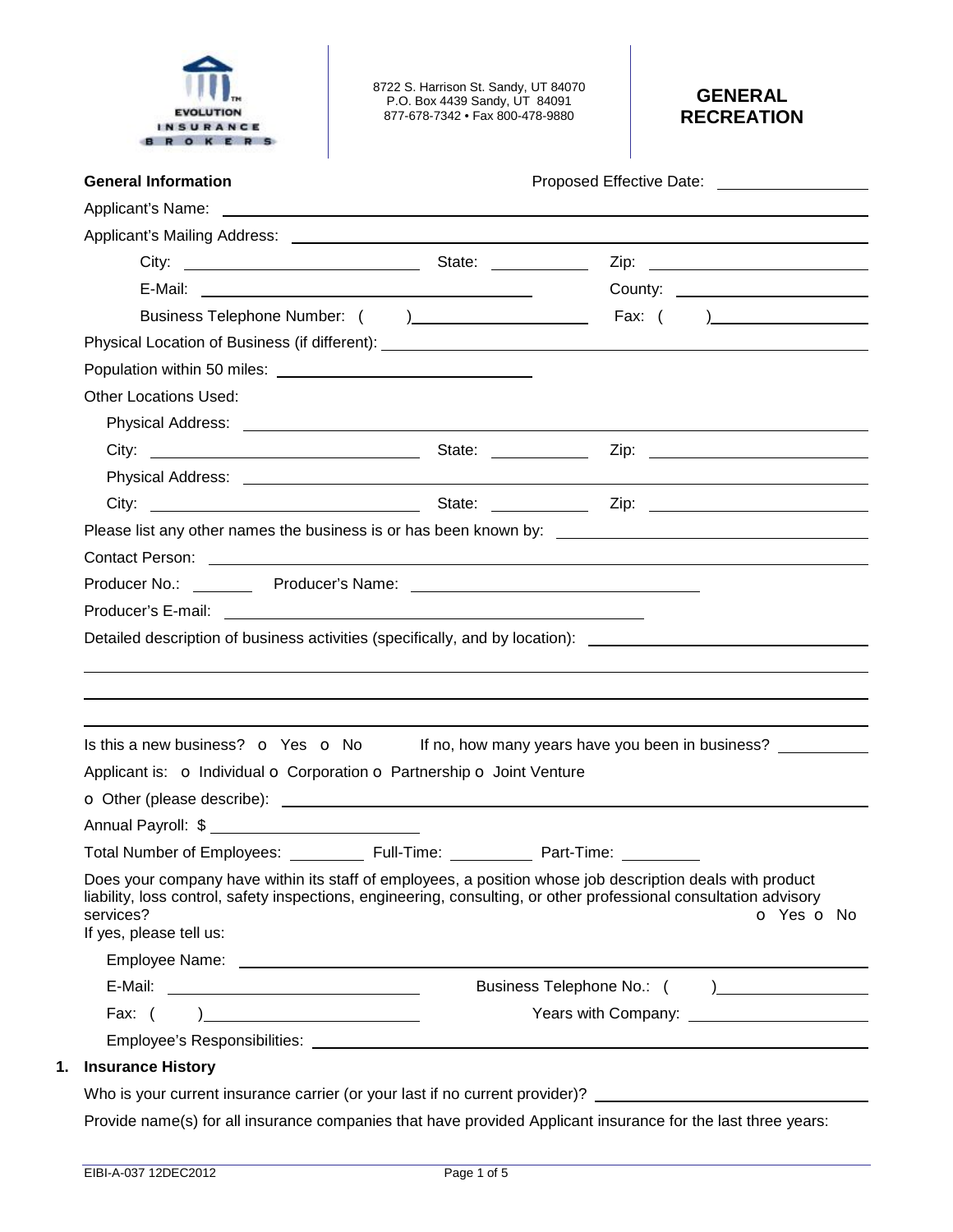|                        | Coverage: | Coverage: | Coverage: |
|------------------------|-----------|-----------|-----------|
| Company Name           |           |           |           |
| <b>Expiration Date</b> |           |           |           |
| <b>Annual Premium</b>  | Ψ         | \$        | ີ         |

Has the Applicant or any predecessor or related person or entity ever had a claim?  $\bullet$  Yes  $\bullet$  No Attach a complete Claims and Loss History form including details.

Have you had any incident, event, occurrence, loss, or Wrongful Act which might give rise to a Claim covered by this Policy, prior to the inception of this Policy? **o Yes o No** Yes **o** No

If yes, please explain:

Has the Applicant, or anyone on the Applicant's behalf, attempted to place this risk in standard markets?

o Yes o No

If the standard markets are declining placement, please explain why:

#### **2. Desired Insurance**

## **Limit of Liability - Commercial Liability Coverage:**

|                                                   | Per Act/Aggregate     |         | Per Person/Per Act/Aggregate                             |
|---------------------------------------------------|-----------------------|---------|----------------------------------------------------------|
| $\circ$                                           | \$50,000/\$100,000    | $\circ$ | \$25,000/\$50,000/\$100,000                              |
| $\circ$                                           | \$150,000/\$300,000   | $\circ$ | \$75,000/\$150,000/\$300,000                             |
| $\circ$                                           | \$250,000/\$1,000,000 | $\circ$ | \$100,000/\$250,000/\$1,000,000                          |
| $\circ$                                           | \$500,000/\$1,000,000 | $\circ$ | \$250,000/\$500,000/\$1,000,000                          |
| $\circ$                                           | Other:                | $\circ$ | Other:                                                   |
| Self-Insured Retention (SIR): O \$1,000 (Minimum) |                       |         | $\Omega$ \$1,500<br>$\Omega$ \$5,000<br>$\Omega$ \$2,500 |

o \$10,000

# **3. Business Activities**

- 1. Length of season:
- 2. Describe all activities for which coverage should be quoted (use additional sheets if necessary). Activities which are not identified and for which no coverage charge has been made are excluded. Some activities will need to be further described in supplemental questionnaires.
- 3. Premises/Locations: Please include any information which adequately describes your premisesi.e. photos, diagrams, brochures, etc.
- 4. List all locations where activities are to take place:

Address:

How many buildings?

Address: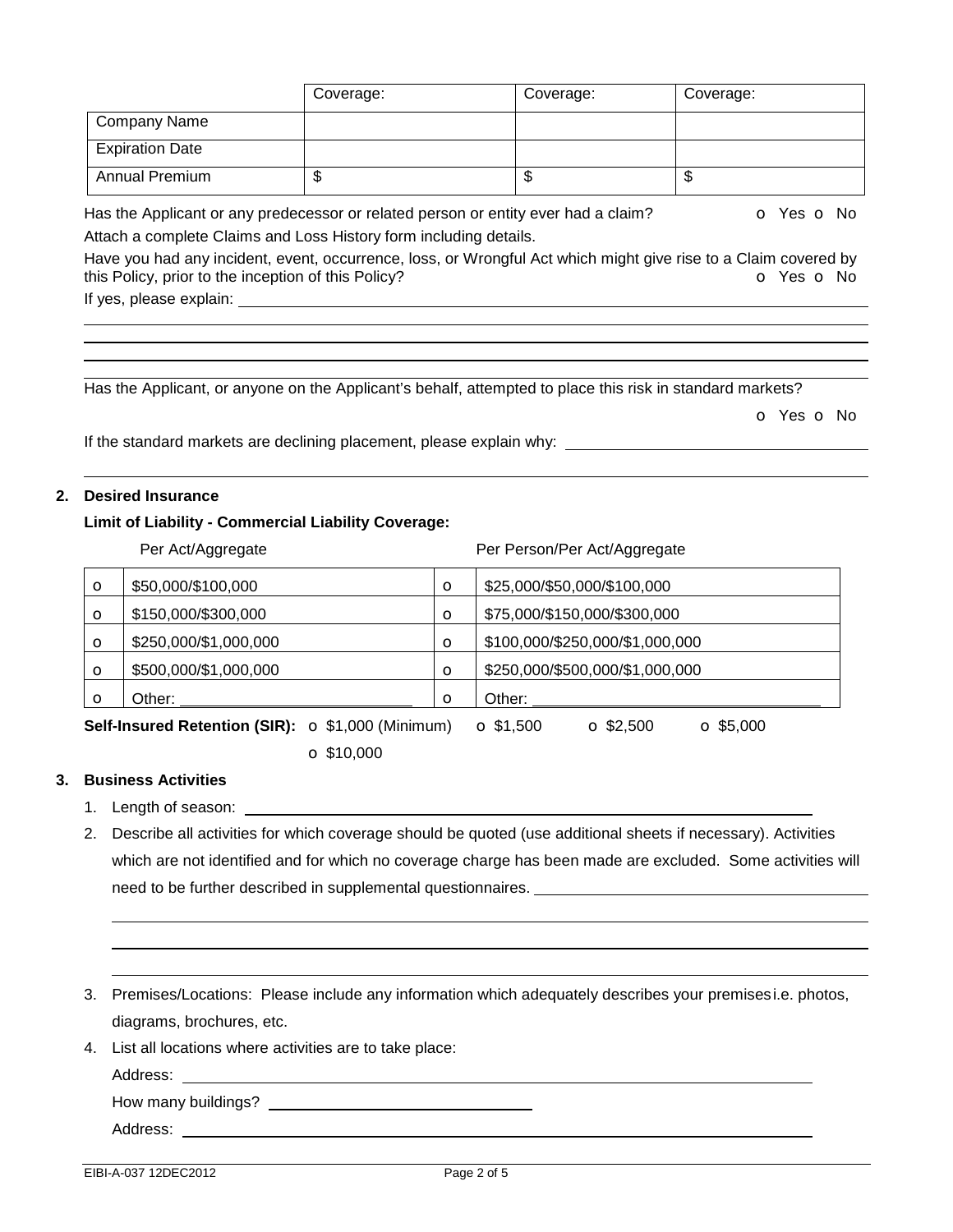|    |    | Address:                                                                                                                                                                                                                             |                          |
|----|----|--------------------------------------------------------------------------------------------------------------------------------------------------------------------------------------------------------------------------------------|--------------------------|
|    |    |                                                                                                                                                                                                                                      |                          |
| 5. |    | Is there water located on the premises?                                                                                                                                                                                              | O Yes O No               |
|    |    | If yes, is the water: $\bullet$ pond(s) $\bullet$ lake(s)<br>$\bullet$ river(s)<br>$\overline{\mathbf{O}}$ creek(s)                                                                                                                  |                          |
| 6. |    | List all parties who have an interest in the premises:                                                                                                                                                                               |                          |
|    |    |                                                                                                                                                                                                                                      |                          |
|    |    |                                                                                                                                                                                                                                      |                          |
|    |    |                                                                                                                                                                                                                                      |                          |
|    |    | Address:<br><u> 1989 - Johann Harry Harry Harry Harry Harry Harry Harry Harry Harry Harry Harry Harry Harry Harry Harry Harry</u>                                                                                                    |                          |
|    |    | Other (explain): <u>contract and a series of the series of the series of the series of the series of the series of the series of the series of the series of the series of the series of the series of the series of the series </u> |                          |
|    |    |                                                                                                                                                                                                                                      |                          |
| 7. |    | Equipment                                                                                                                                                                                                                            |                          |
|    | b. | How often is equipment checked and inspected? ___________________________________                                                                                                                                                    |                          |
|    | c. | Who is responsible for equipment maintenance? __________________________________                                                                                                                                                     |                          |
|    | d. | Do your customers use or rent any of your equipment?                                                                                                                                                                                 | o Yes o No               |
|    | e. | Do you keep any maintenance records?                                                                                                                                                                                                 | O Yes O No               |
|    |    |                                                                                                                                                                                                                                      |                          |
|    | f. |                                                                                                                                                                                                                                      |                          |
|    | q. |                                                                                                                                                                                                                                      |                          |
|    | h. |                                                                                                                                                                                                                                      |                          |
| 8. |    | <b>Risk Management</b>                                                                                                                                                                                                               |                          |
|    | a. | Do you have an accident/emergency plan?                                                                                                                                                                                              | <b>o</b> Yes <b>o</b> No |
|    |    | b. Are all activities supervised?                                                                                                                                                                                                    | O Yes O No               |
|    |    | If no, please describe unsupervised activities: <b>All any of the set of the set of the set of the set of the set of the set of the set of the set of the set of the set of the set of the set of the set of the set of the set </b> |                          |
|    |    |                                                                                                                                                                                                                                      |                          |
|    | c. | Do you use liability waivers?                                                                                                                                                                                                        | o Yes o No               |
|    |    | If yes, please attach a copy.                                                                                                                                                                                                        |                          |
|    | d. | Do you have an operating plan or procedures manual?                                                                                                                                                                                  | o Yes o No               |
|    | е. | If yes, please attach a copy.                                                                                                                                                                                                        |                          |
|    | f. | Are medical facilities or first aid stations/personnel provided?                                                                                                                                                                     | O Yes O No               |
| 9. |    | Employees                                                                                                                                                                                                                            |                          |
|    | а. | Do you use Independent Contractors as employees?                                                                                                                                                                                     | o Yes o No               |
|    | b. | What is the minimum age of employees?<br>$\sigma$ 16-18 $\sigma$ 18-21 $\sigma$ 21+                                                                                                                                                  |                          |
|    | c. | How many employees do you have?                                                                                                                                                                                                      |                          |
|    |    | PART-TIME<br>FULL-TIME                                                                                                                                                                                                               |                          |

|            | <b>PART-TIME</b> | <b>FULL-TIME</b> |
|------------|------------------|------------------|
| Seasonal   |                  |                  |
| Year round |                  |                  |

d. Please enclose resumes of your manager(s).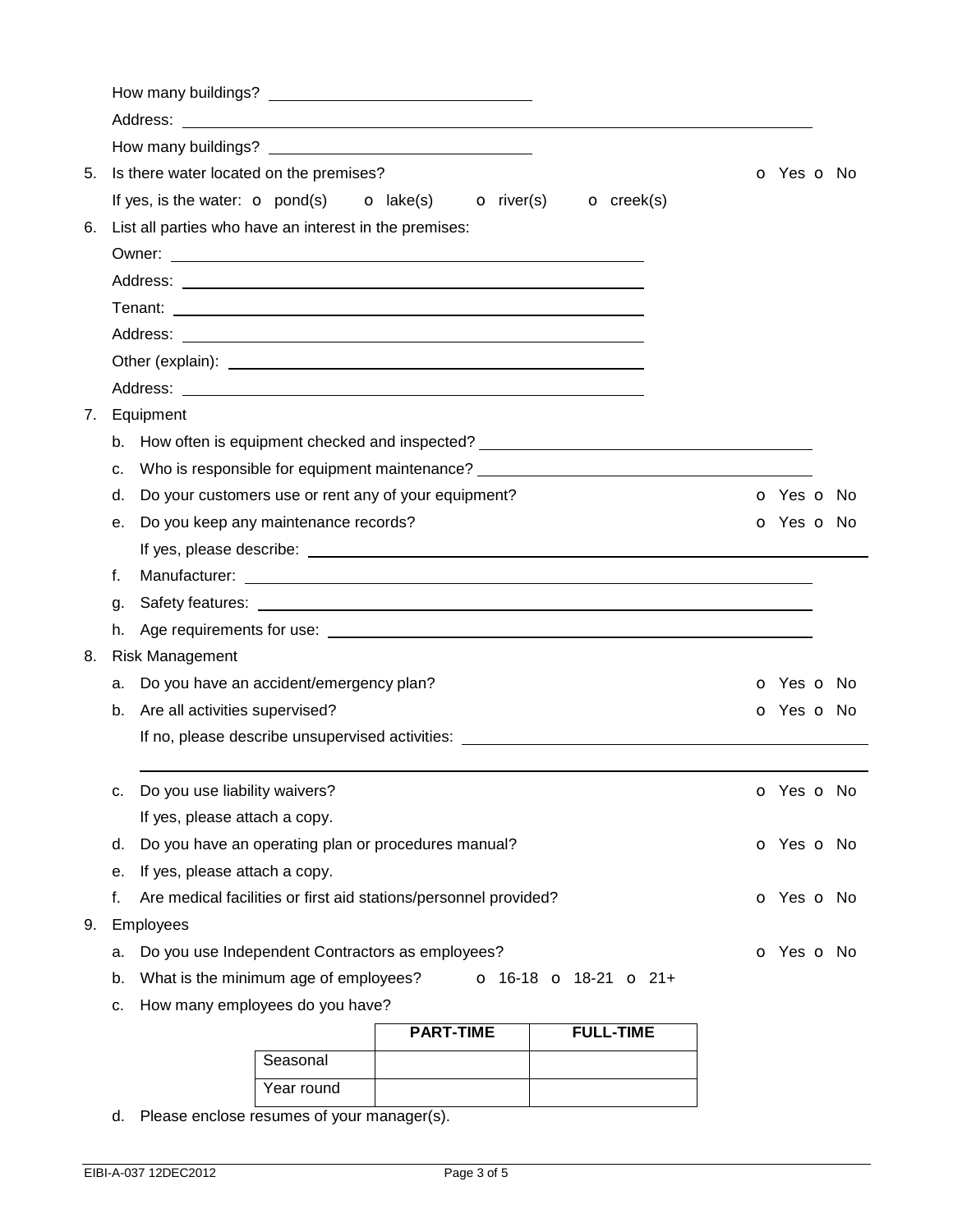#### 10. Security

 $\overline{a}$  $\overline{a}$ 

- a. Describe crowd control: <u>controlective controlective controlective</u>
- b. Describe parking facilities and traffic control:
- c. Do you use security personnel? Communication of Yes of No. The Vest of No. The Vest of No. The Vest of No. If yes, how many? \_\_
- 11. Independent Contractors/Concessions
	- a. Are there any Independent Contractors or concessions operating on your business premises? o Yes o No

If yes, please list them:

b. Have you obtained certificates of insurance from all Independent Contractors or concessions?

If yes, please enclose copies.

c. What, if any, are the minimum and maximum age, weight, or height requirements for participants?

|                          | <b>MINIMUM</b> | <b>MAXIMUM</b> |
|--------------------------|----------------|----------------|
| Age                      |                |                |
| Height (in feet, inches) |                |                |
| Weight (in pounds)       |                |                |

# 12. Customers/Patrons/Participants

a. How many people participate in your recreational activities at this location annually? (Please list each activity separately)

| <b>Description of Activity</b> | Annual # of<br>Guests or<br>Participants |   | x Number of Days<br>Each Person<br>Participated | T   | <b>Total User Days</b> |
|--------------------------------|------------------------------------------|---|-------------------------------------------------|-----|------------------------|
|                                |                                          | X |                                                 | $=$ |                        |
|                                |                                          | X |                                                 | $=$ |                        |
|                                |                                          | X |                                                 | $=$ |                        |
|                                |                                          | x |                                                 | $=$ |                        |
|                                |                                          | x |                                                 | $=$ |                        |
|                                |                                          | X |                                                 | $=$ |                        |
|                                |                                          | x |                                                 | $=$ |                        |

- b. What are the most people that you could have participating in one day?
- c. Break out gross receipts by category:

|                         | <b>LAST YEAR</b> | <b>THIS YEAR</b> |
|-------------------------|------------------|------------------|
| <b>Retail Sales</b>     | \$               | \$               |
| <b>Rental Fees</b>      | \$               | \$               |
| <b>Admission Fees</b>   | \$               | \$               |
| <b>Competition Fees</b> | \$               | S                |
| Other                   | \$               | \$               |
| Total                   | \$               | \$               |

o Yes o No